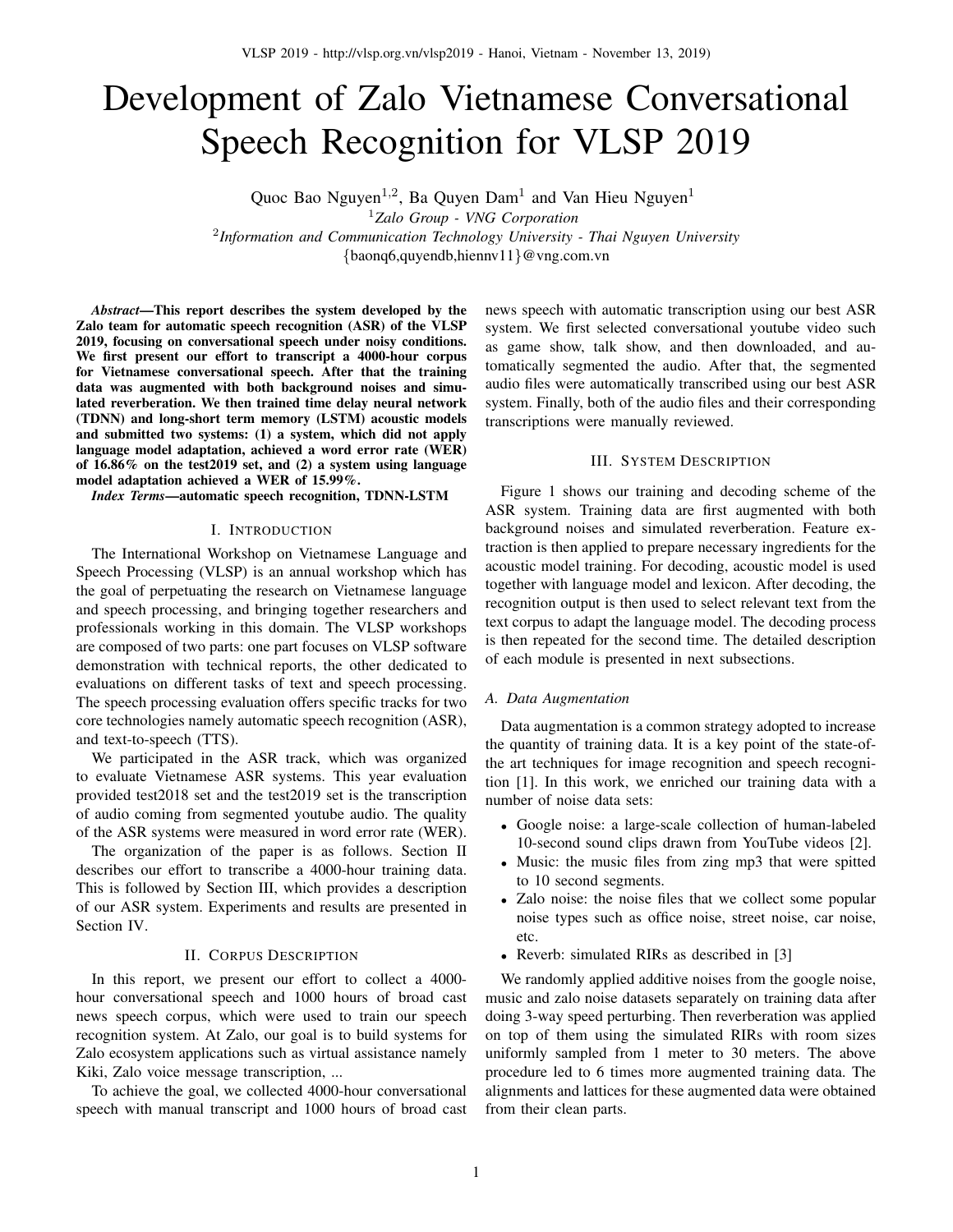

Fig. 1. The Vietnamese conversational ASR systems of Zalo for VLSP2019.

## *B. Feature Extraction*

We used Mel-frequency cepstral coefficients (MFCCs) [4], without truncation, as input feature. A  $40^{th}$ -order MFCCs were computed at each 10 ms time step which is similar setup in [5]. Since Vietnamese is a tonal language, augmented both MFCCs and pitch can significantly improve the recognition performance [6].

# *C. Acoustic Model*

Acoustic model was used to model the feature distribution among different phonemes. We used time delay neural network (TDNN) and long-short term memory (LSTM) as an acoustic model. The model was trained with lattice-free maximum mutual information (LF-MMI) criterion denoted in Equation (1):

$$
F_{LF-MMI} = \sum_{n=1}^{N} \log \frac{P(O_n | L_n)^k P(L_n)}{\sum_{L} P(O_n | L)^k P(L)}
$$
(1)

where  $L_n$  is the phone sequence of the *n*-th utterance and  $P(L)$  is the phone language model estimated by HMM-GMM phone alignments.

#### *D. Language Model*

The based language model was built from our 189MB Youtube transcription. A 4-gram language model with Kneser-Ney smoothing [7] was used after exploring different configurations. Based on the language model, we did the the language model adaptation by using the recognition output decoded by the system. After that sentences from the our general text corpus (32GB of text form baomoi.com website, 10GB of text from forums,comments and book) were selected based on a cross-entropy difference metric. Detailed description about this selection algorithm can be referred in [8]. Finally, about 350MB text, which have the most relevant to the recognition output, were selected to build the adapted language model. The decoding process was then repeated with the new language model.

# *E. Lexicon*

Vietnamese is a monosyllabic tonal language. Each Vietnamese syllable can be considered as a combination of initial, final and tone components. Therefore, lexicon needs to be modelled with tones [9]. We used 48 basic phonemes. The tonal marks were concatenated to the last phoneme of a syllable. This resulted in a lexicon of 7000 Vietnamese syllables.

To build the lexicon for foreign words and abbreviations, we selected 10k popular foreign words and abbreviations from web newspapers. These words were then manually pronounced in the Vietnamese pronunciation before converting them into Vietnamese phone sequences. As a result, our lexicon has a total number of 17000 words.

## IV. EXPERIMENTS

During development, we evaluated our system on a test set, which was selected from our 5000 hour corpus. The test set contained 17000 utterances with around 20 hours of audio (zalo-dev20) and test2018, test2019 test set that released by the VLSP organizers. Table I lists the performace of our systems in terms of the word error rate (WER).

TABLE I EXPERIMENT RESULTS

|                   | $WER(\%)$  |          |          |
|-------------------|------------|----------|----------|
| <b>System</b>     | zalo-dev20 | test2018 | test2019 |
| <b>TDNN-LSTM</b>  | 5.46       | 4.18     | 16.89    |
| TDNN LSTM+LMadapt | -          | 4.09     | 15.99    |

# V. CONCLUSION AND FUTURE WORKS

In this paper, we presented our Vietnamese conversational ASR systems for the 2019 VLSP evaluation. We have described our 5000-hour speech corpus. The key solutions of our systems included data augmentation, language model adaptation, TDNN-LSTM acoustic model. The final result achieved a WER of 15.99% on the 2019 evaluation set and a WER of 4.09% on the 2018 evaluation set.

In the future, we want to improve language model using RNN language models for rescoring as well as applying more state-of-the art techniques to improve the acoustic model of our systems.